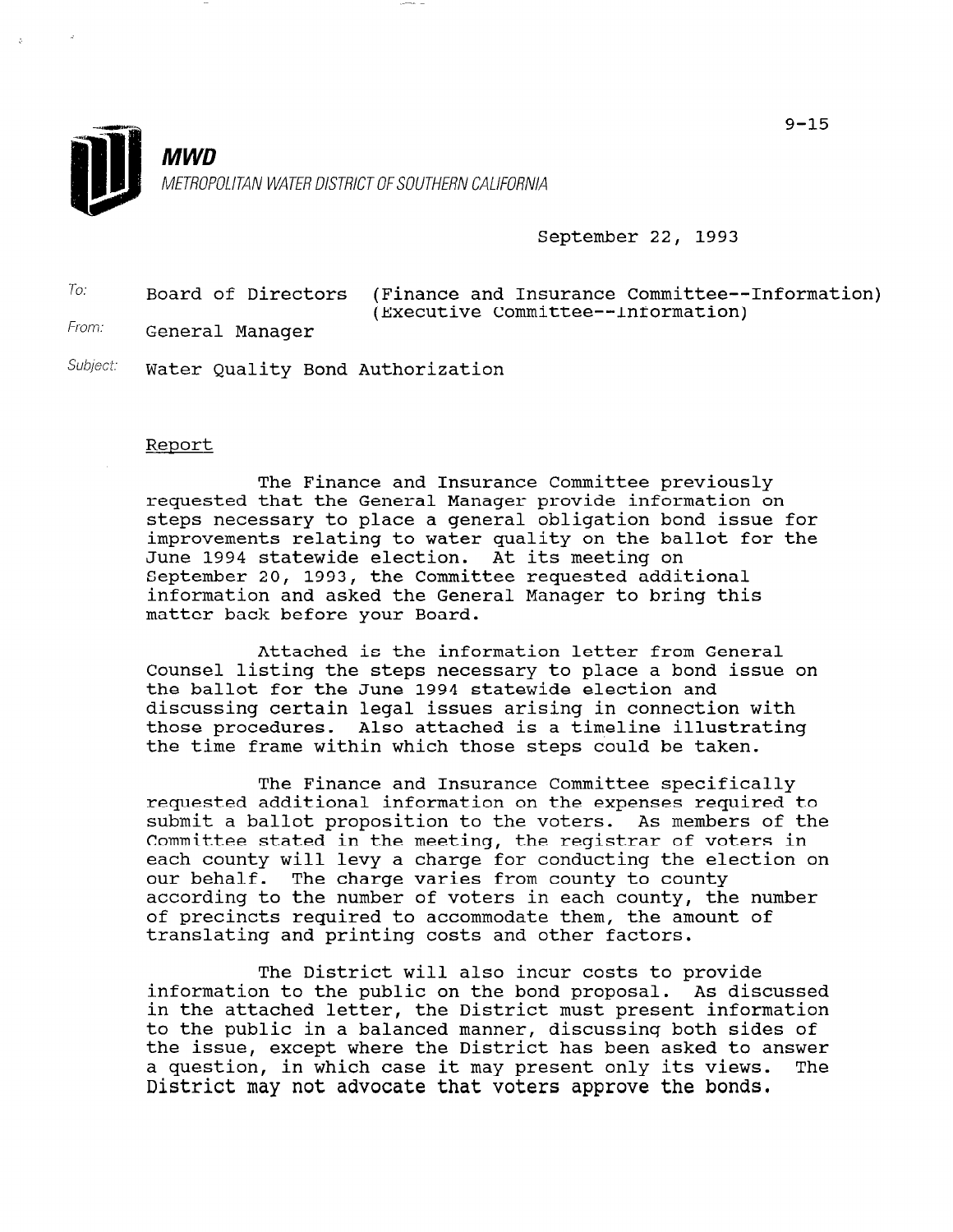Board of Directors -2- September 22, 1993

Members of the public interested in water quality issues could, however, campaign in favor of the bonds at their own expense.

Estimated costs of the election include the following:

Costs to the District

| Public Affairs costs <sup>1</sup>        | \$250,000 |                       |
|------------------------------------------|-----------|-----------------------|
| Distribution of information <sup>2</sup> |           | $250,000 - 1,500,000$ |
| Election costs <sup>3</sup>              | 3,800,000 |                       |

Costs to Public Supporters

| Political campaign costs <sup>4</sup> |  | $$3,000,000 - 5,000,000$ |  |
|---------------------------------------|--|--------------------------|--|
| Polling                               |  | 500,000                  |  |

As reported in the attached letter from General Counsel, the California Constitution presently requires approval of two-thirds of the voters voting on the ballot measure before general obligation bonds can be issued. Several proposed constitutional amendments which could lower the voter approval requirement to three-fifths (60%) or a simple majority are pending before the Legislature.

A similar constitutional amendment, ACA 6, provides for approval of general obligation bonds for financing of school facilities by a simple majority of the voters. ACA 6 passed the Legislature last year and will be before the voters on the November 1993 ballot. It will become law if approved by a majority of the voters voting on ACA 6 in that election. Legislation proposing similar constitutional

 $1$  Estimated costs to answer questions about the bond proposition.

 $2^2$  Costs of disseminating information to the public; the USUS OF UISSEMINATING INFORMATION TO THE PUBLIC, THE nigher number includes the cost of one first-

 $\frac{3}{2}$  charges in each county range from 25 to 50 cents per 25 cents per 25 cents per 25 cents per 25 cents per 25 cents per 25 cents per 25 cents per 25 cents per 25 cents per 25 cents per 25 cents per 25 cents per 25 charges in each county range from 25 to 50 cents per registered voter. This amount could be decreased depending on the number of similar propositions on the ballot and therefore the number of governmental agencies available to share some of the expenses.

4 Estimated cost of a go-day campaign.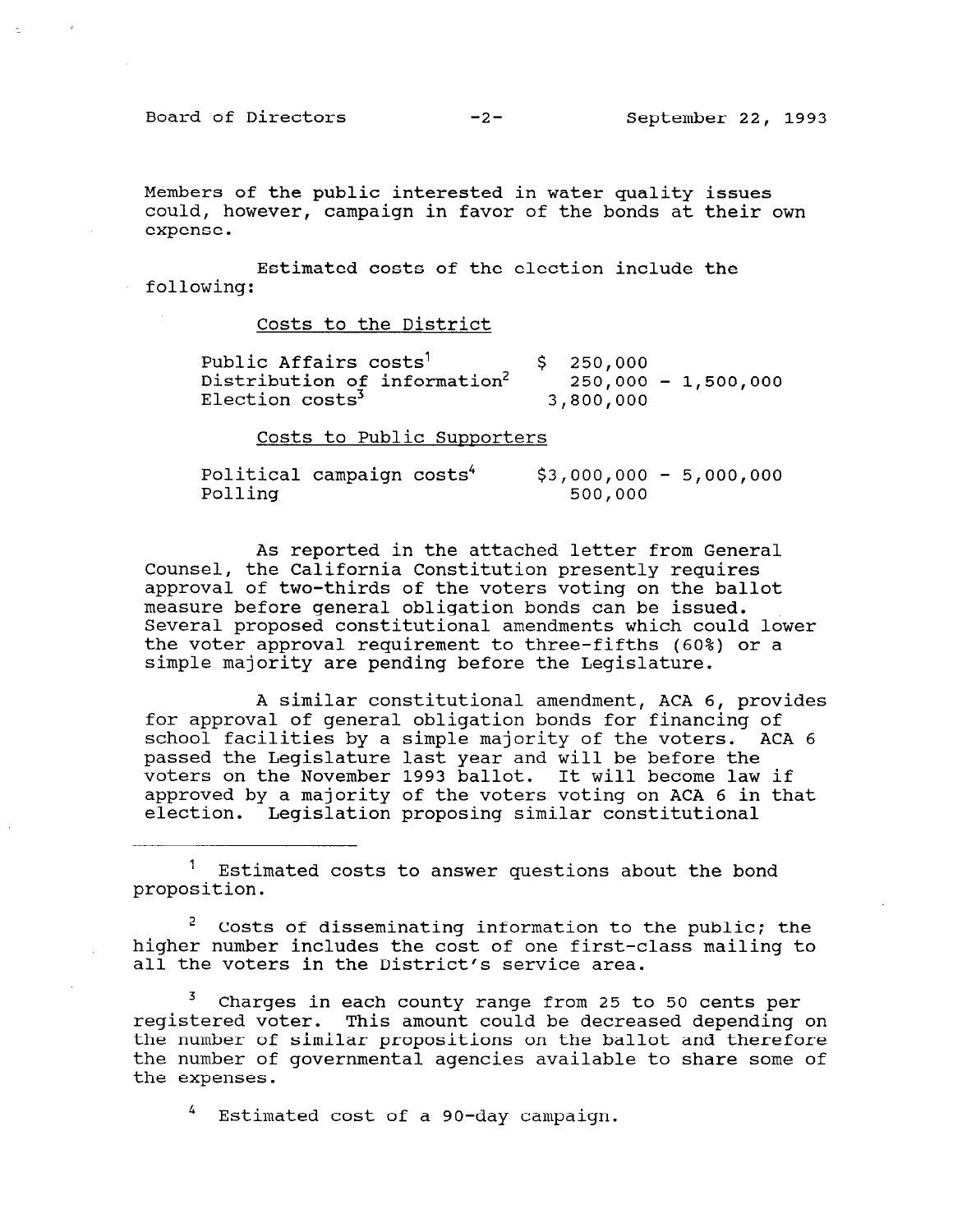Board of Directors -3- September 22, 1993

amendments which would lower the voter approval requirement for other general obligation bonds are on hold pending the outcome of the vote on ACA 6.

According to the California Legislative Analyst, since 1986, 145 general obligation bond measures have been proposed by school districts and failed to receive the required two-thirds majority vote. Of these failed measures, 123 (or 84%) received more than a majority vote.

If ACA 6 passes it is likely that similar constitutional amendments will be considered by the Legislature and submitted to the voters. Passage of an amendment which lowers the percentage of votes required to approve the District's general obligation bonds could significantly increase the likelihood that the bond measure will succeed. Therefore staff recommends that any action to seek voter approval of a new general obligation bond issue be deferred until the outcome of ACA 6 and similar legislation has been determined.

Board Committee Assignment

This letter is referred for information to:

The Finance and Insurance Committee because of its authority to study, advise and make recommendations with regard to the sale of bonds, pursuant to Administrative Code Section  $2441(b)$ ; and

The Executive Committee because of its authority to study, advise and make recommendations with regard to policies and procedures to be considered by the Board, pursuant to Administrative Code Section 2417(e).

Recommendation

For information only.

K WUMMAN

SBB:gm opatym<br>bdltr\WQ-Bond2<br>act = class = c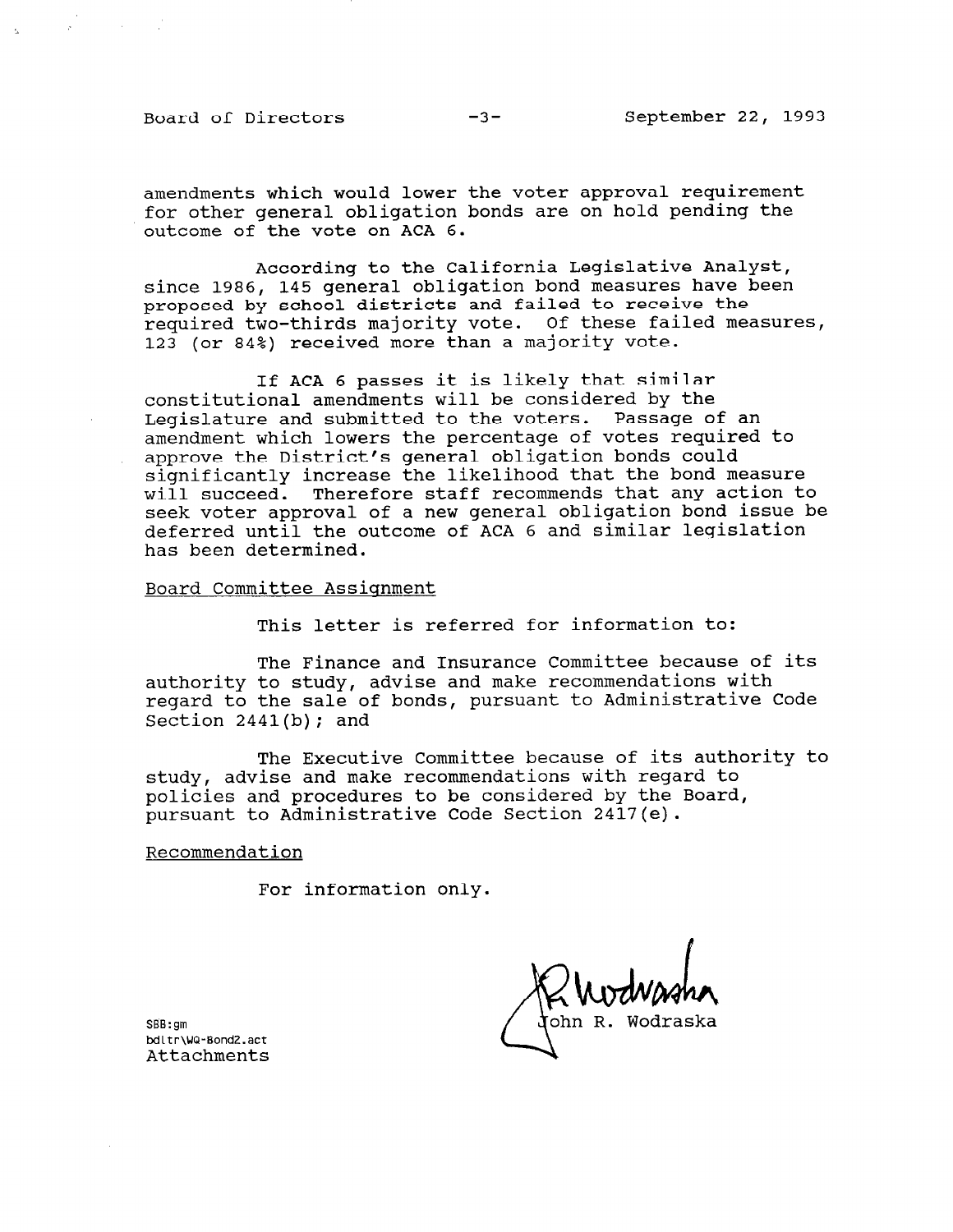

MWD METROPOLITAN WATER DISTRICT OF SOUTHERN CALIFORNIA

August 26, 1993

To<sup>r</sup> Board of Directors

From. General Counsel

Subject Legal Issues Related to a New General Obligation Bond. Authorization

#### Report

The Metropolitan Water District Act (Act), Sections 200 through 216, provides for the authorization of the authorization of the authorization of the authorization of sections zuu through zie, provides for the authorization of the people with the people with the people with the people with the people with the people with the people with the people with the people with the people with th deneral opiigation ponds through a vote of the people. the District and specifies the election procedure. An amendment to article XIIIA of the state Constitution approved in 1986 permits property tax support for general obligation bonds for the acquisition or improvement of real property approved on or after July 1, 1978 by two-thirds of the votes cast by the voters voting on the proposition. Thus, a bond proposition for the purpose of improving water quality through the acquisition or improvement of real property approved by the requisite two-thirds majority would provide the District with authority to incur additional general obligation debt.

Section 200. of the Act enables the Board to call a special election for the purpose of submitting a bond proposition to the electorate. To do so the Board must adopt by majority vote an ordinance that

 $S_{\rm eff}$  is the Act enables the  $B_{\rm eff}$  the  $B_{\rm eff}$  the Board to call and  $B_{\rm eff}$ 

"determines that the interests of the district and the public interest or necessity demand the acquisition, construction or completion of any public improvement or works of the district, or the payment of the funds for any part of the capital costs of any public improvements or works of this state from which service is to be provided to the district, or the incurring of any preliminary expenses, or any combination of such purposes, necessary or convenient to carry out the objects or purposes of the district, the cost of which will be too great to be paid out of the ordinary annual income and revenue of the district . . . . "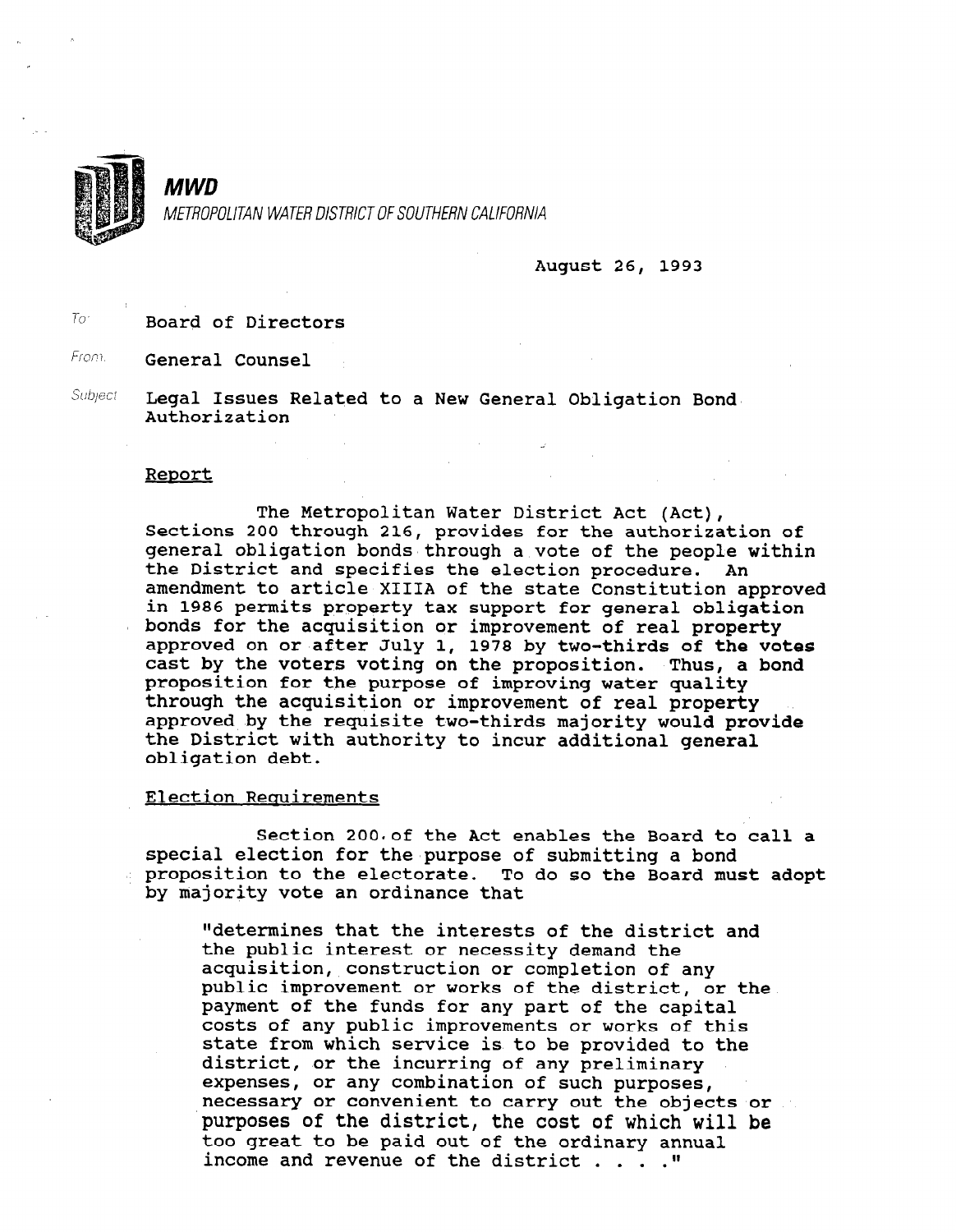Pursuant to Section 201 of the Act, at the time the Board calls the election, it will be necessary for the Board to approve an estimate outlining in broad and general terms the objects and purposes for which the bond proceeds are intended to be used, the amounts estimated to be needed for such purposes, the principal amount of the authorization, and the maximum interest rate payable on the bonds, which shall not exceed seven percent unless the Board determines by a two-thirds vote that a higher rate is required in order to obtain the needed funds. These elements should be furnished to the Board by the General Manager. This information, which must be recited in the ordinance, is necessary in order to advise the voters of the purposes for which the bond proceeds may be utilized and the debt service that may be incurred.

'The ordinance must be published at least 10 days before the election, pursuant to Section 212 of the Act.

It also is necessary to adopt a resolution requesting the Boards of Supervisors of Los Angeles, Orange, Riverside, San Bernardino, San Diego, and Ventura Counties to order the consolidation of Metropolitan's special bond election with the statewide general election to be held June 7, 1994. It would probably also be desirable in that resolution to designate a specific letter such as W or Q for the ballot proposition identification and uniformity throughout the six counties.

The request for a consolidated election must be filed 88 days prior to the election and, therefore, not later than March 11, 1994.

Section 214 of the Act provides that the Board may designate individuals to file with the Secretary of the Board an argument in favor of the proposition and that any member of the Board or other voter or voters of the District may file an argument against the proposition with the Secretary. The disapplement against the proposition with the secretary The Secretary is required to sereot the arguments for against the proposition considered to best express the respective views of the proponents and opponents. These arguments will be included with each sample ballot.

Ballot arguments must be filed pursuant to the Act bailot arguments must be lifed pursuant to the A at least 55 days prior to the election. If the Board elects to proceed with this matter, we will verify with the county registrars of the six counties whether this deadline would be timely with their county.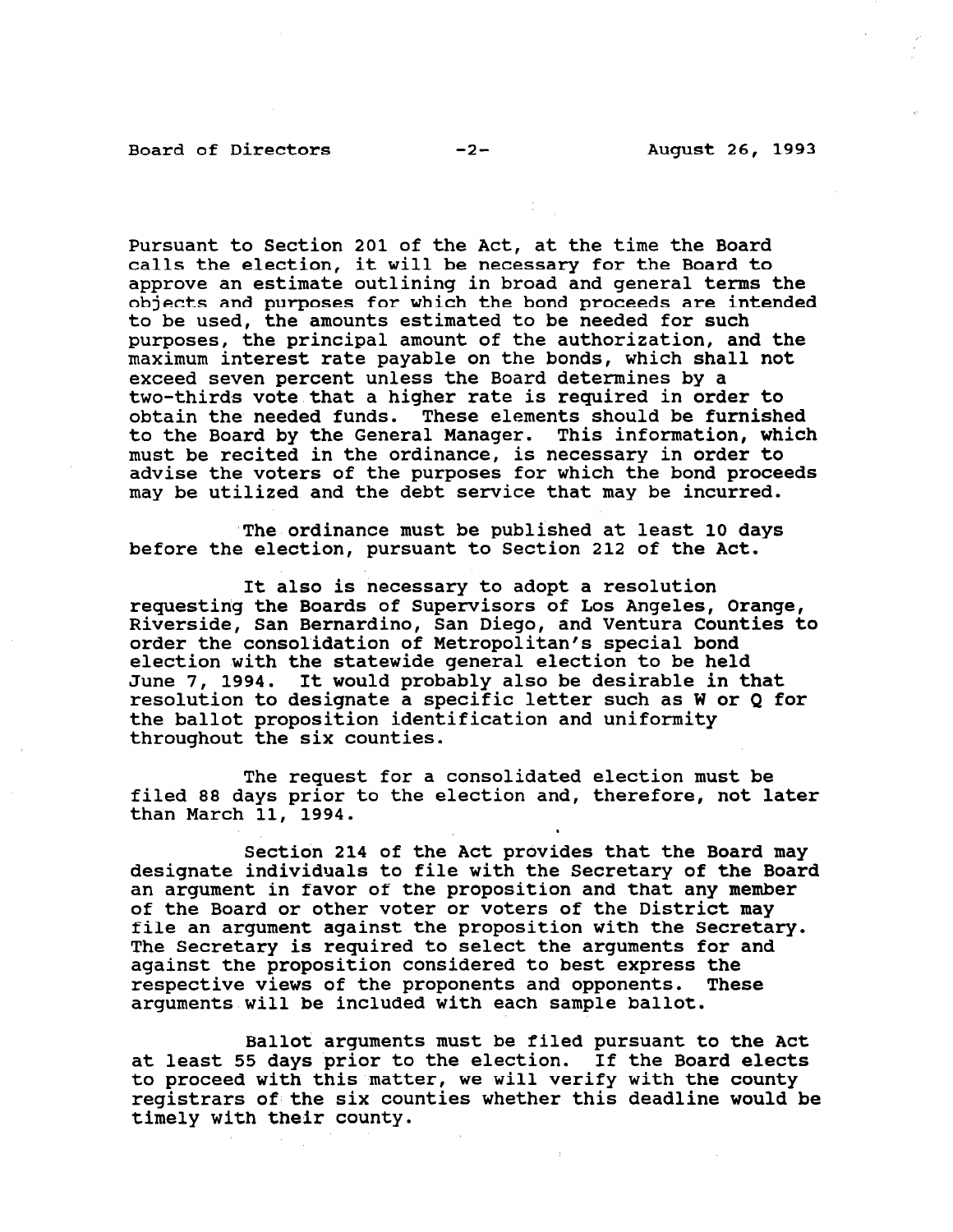### Board of Directors -3- August 26, 1993

#### Voter Approval Requirements

As discussed above, authorization of general obligation bonds presently requires the approval of twothirds of the voters voting on the ballot measure. Several proposed constitutional amendments which would lower the voter approval requirement for various types of general obligation bonds to three-fifths (60%) or a simple majority are pending before the Legislature. Another such amendment (ACA 6) was approved by the Legislature in 1992 and will be before the voters on the November 1993 ballot.

ACA 6 provides for approval of general obligation bonds for financing of school facilities by a simple majority of the voters. It will become law if approved by a majority of the voters voting on the constitutional amendment in November. Proposals for similar constitutional amendments which could lower the voter approval requirement with respect to the District's bonds are largely on hold while their authors wait and see what the voters decide with respect to ACA 6.

These constitutional amendments are proposed because, in the current economic climate, the State and its local government agencies are badly in need of financing for facilities for a variety of purposes. Ceneral obligation bonds provide a means of financing those facilities through a voter-approved increase in property taxes for the specific purpose identified in the bond proposition, subject to the difficulty of obtaining voter approval. 'Any decrease in the percentage required for voter approval increases the possibility of a bond measure's success.

Any general obligation bond proposition from the District is likely to be one of many bond proposals on the ballot. Competition with other state and local bond issues for voter attention and approval could impact the District's ability to obtain the necessary percentage of positive votes. Unlike other local agencies, the District will be required to submit its bond measure to the voters in a number of communities across its six-county service area. Whether or not a constitutional amendment results in lowering the not a constitutional amenument results in fowering the necessary percentage, no assurance can be given that voice approval of a general obligation bond proposition will be obtained.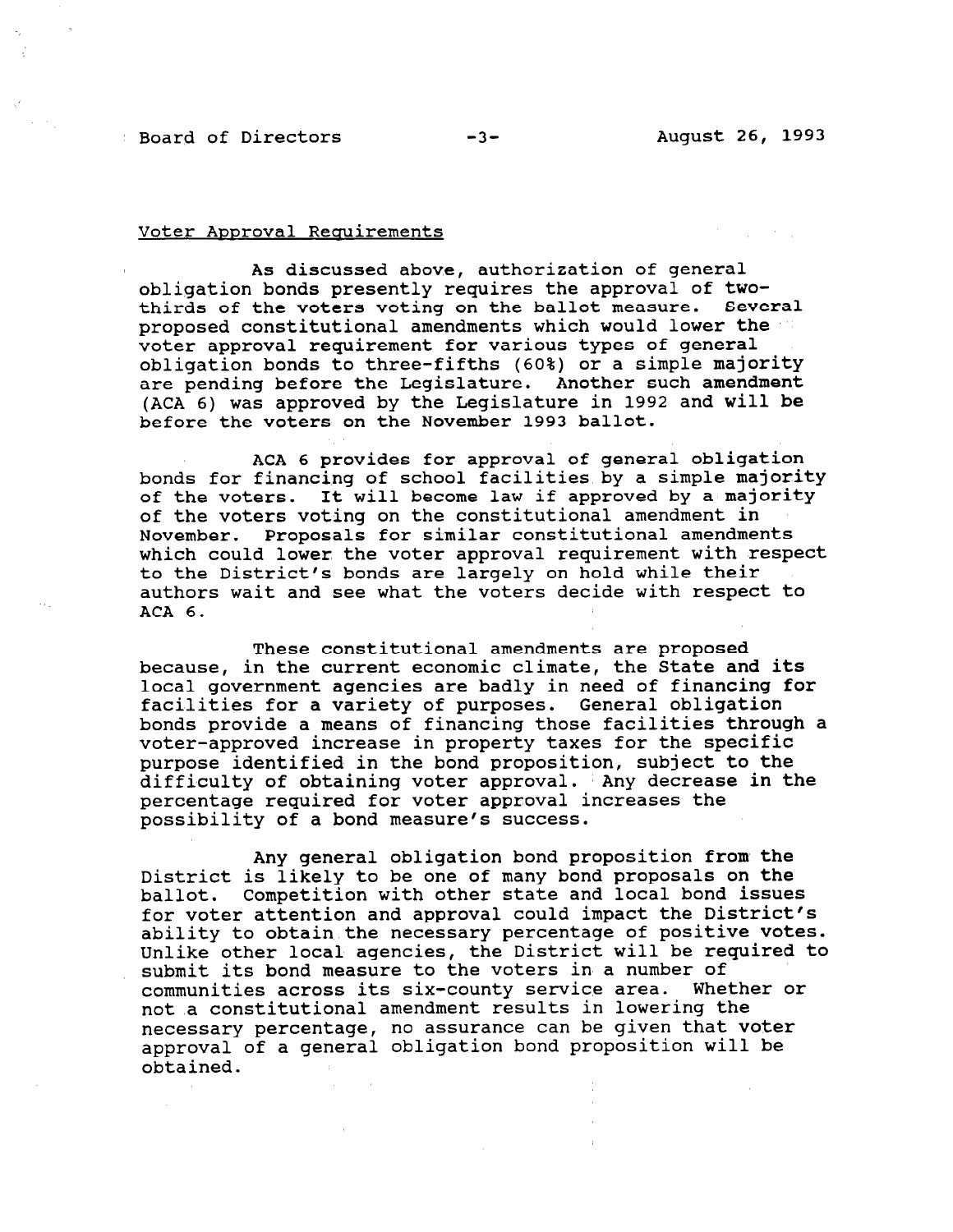Board of Directors -4- August 26, 1993

#### CEQA Compliance

The submittal of proposals to a vote of the people is not a "project" under CEOA. Placing the bond measure on the ballot will not, in and of itself, commit the District to undertake particular projects having physical environmental effects and compliance with CEQA will not be required.

#### Use of District Funds

Public funds may not be expended to influence the public in voting on a ballot measure. However, the District is statutorily authorized to expend funds to inform the public regarding its activities and to disseminate information concerning its rights and properties. A public information program to provide information to the public in an even-handed manner respecting a ballot measure and respond an even nanded manner respecting a barrot measure and respective to cost approximately \$250,000

An organization formed by parties interested in the passage of a bond issue but not directly or indirectly supported by District funds could actively campaign in favor of the proposition. The cost of a campaign mounted by such an organization for ninety days is estimated at about an organization for ninety days is estimated at about polling service

When the District initiates the dissemination of information, the District and its representatives must presentation, the District and its representatives must present the facts concerning the measure fully and fairly. A fair presentation of the facts includes information on all consequences of the measure. The District may not give a selective presentation which focuses only on the facts it deems favorable to its position.

Information can be distributed to the general public in any form including, for example, newsletch can be distributed to the general public in any form, including, for example, pamphlets, news releases, letters, films or through personal appearances of District representatives. It is also proper for the District to publicize that these materials and speakers are available for various topics, including the topics covered by a ballot measure.

 $T_{\rm eff}$  restricted with regard to the Districted with regard to the theorem is less regard to the theorem is the theorem in the set of  $\sim$ presentation of information of information where it responses to an interest restricted with regard to presentation of information where it responds to an inquiry about a ballot measure than when it initiates informational activities. In responding to requests, the District is not obligated to provide a complete presentation of all the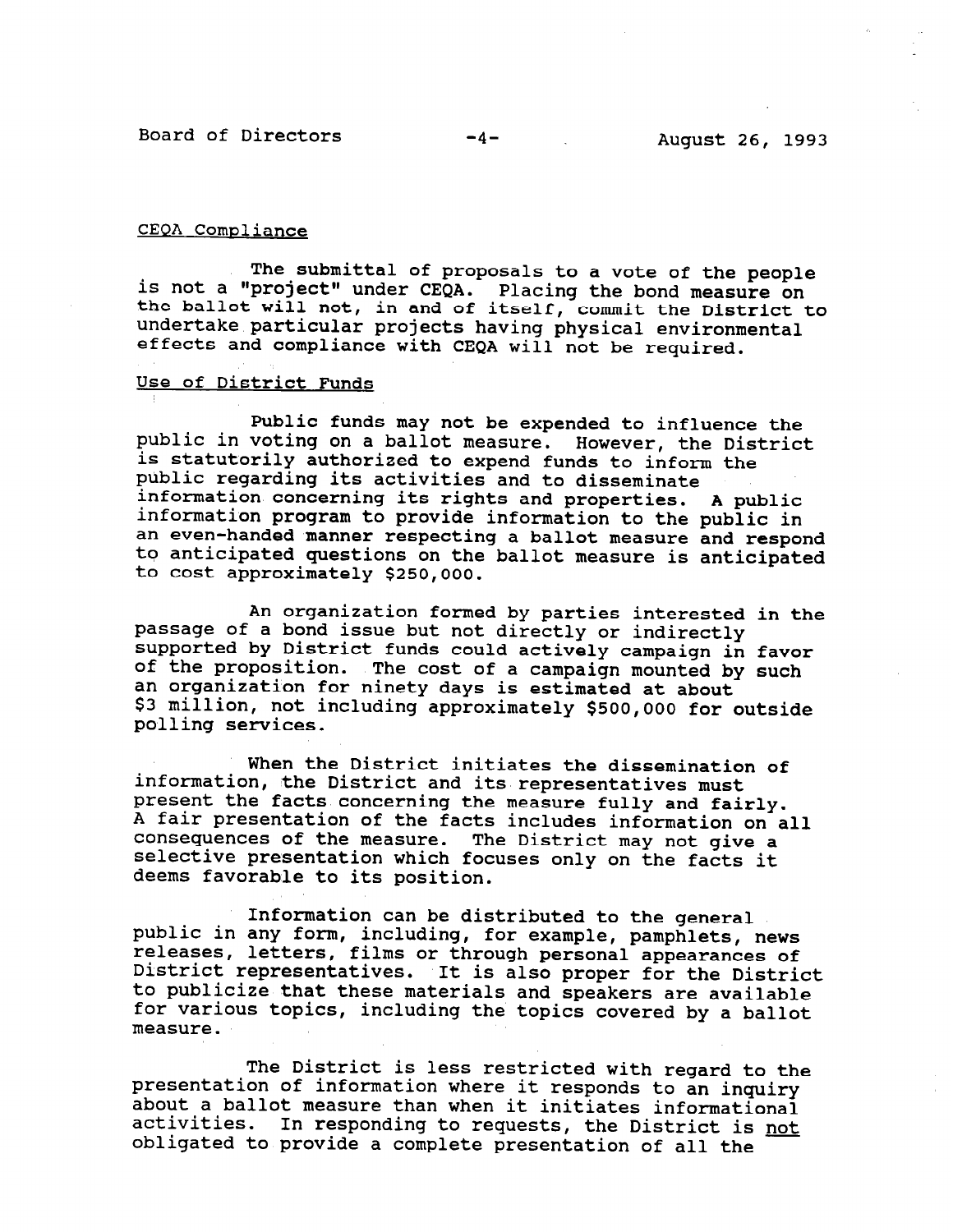Board of Directors -5- August 26, 1993

consequences of the measure, but can simply provide the requested information. The District may state its position and all the reasons it believes that position is sound. However, the District cannot urge others to adopt the District's position on the ballot measure or tell people how they should vote.

The previously discussed limitations relate only to activities involving the direct or indirect expenditure of District funds. Where no District funds are involved, neither directors nor staff members are restricted in their activities relating to a ballot measure. Thus, if directors or other District representatives are invited to discuss a ballot measure solely in their personal capacities and at their own expense, they are not limited by the above rules. But if the District is financially sponsoring an activity of an employee or director, that person will be deemed to be acting as a representative of the District and is subject to the limitations discussed above.

In addition to District liability for the improper expenditure of District funds, public officials with authority to direct the expenditure of public funds can be held personally liable for amounts found to be illegally spent if they fail to exercise due care in permitting the expenditure.

#### Board Committee Assiqnment

This letter is referred for information to the Finance and Insurance Committee because of its authority to study, advise and make recommendations with regard to the sale of bonds, pursuant to Administrative Code Section 2441(b).

Recommendation

For information only.

N. Gregorý Taylor

9.pp:gm